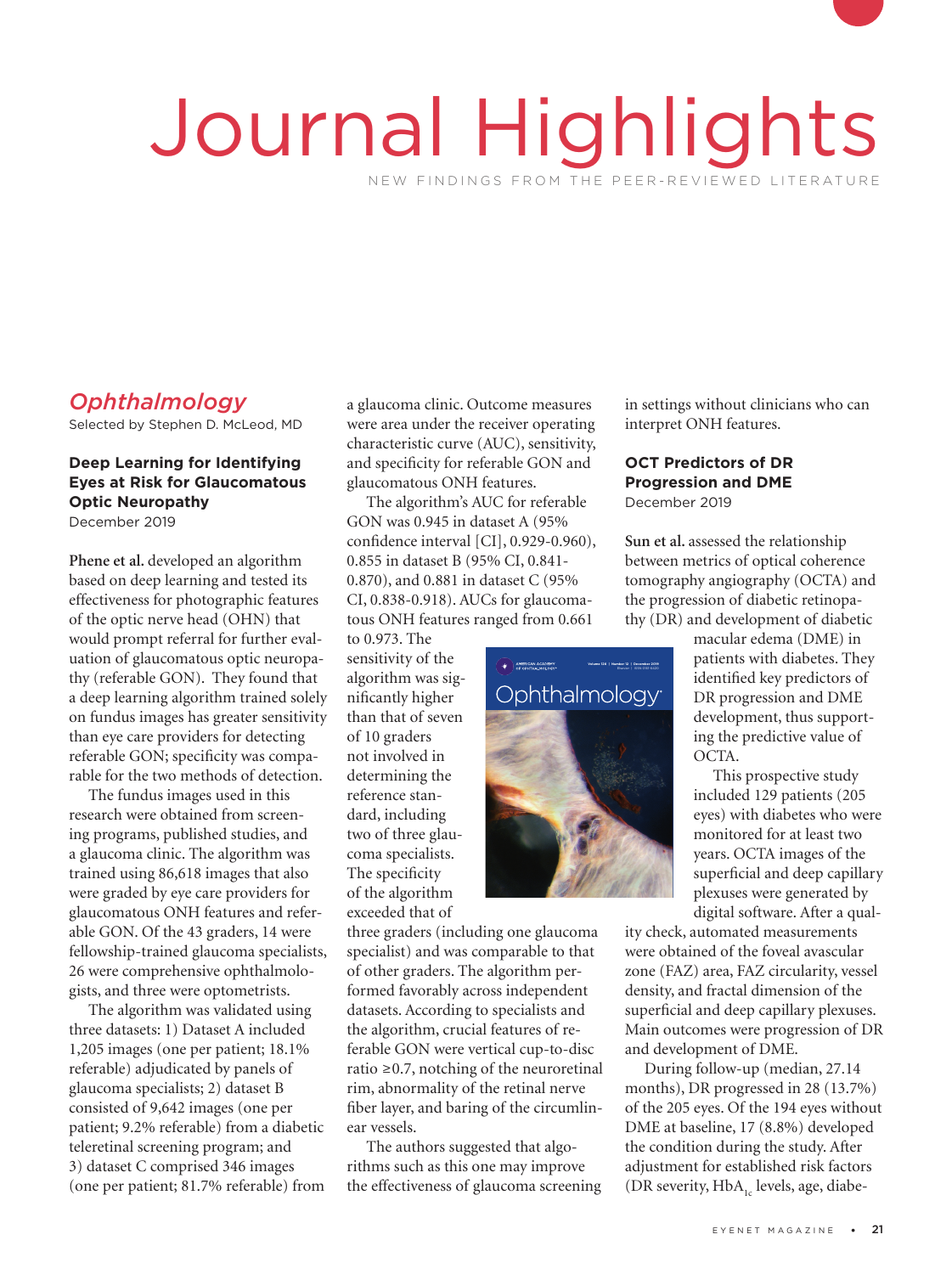

tes duration, and mean arterial blood pressure), significant predictors of DR progression were larger FAZ area, lower vessel density, and lower fractal dimension of the deep capillary plexus. With regard to DME development, lower vessel density of the superficial capillary plexus proved to be the significant prognostic factor.

In summary, better predictions of DR progression and DME can be attained by combining OCTA metrics with traditional risk factors, said the authors. Additional studies are needed to determine whether such metrics could identify subgroups of patients with DR who might benefit from more intensive workups or proactive treatment.

#### **Imaging Nonperfusion in Patients With DME: Comparing Techniques** December 2019

**Couturier et al.** compared retinal nonperfusion observations for two imaging modalities after anti-VEGF treatment of diabetic macular edema (DME). They found that swept-source widefield optical coherence tomography angiography (SS-WF OCTA) performed better than ultra-widefield fluorescein angiography (UWF FA) in detecting nonperfusion. However, after three treatment sessions, neither modality demonstrated reperfusion of arterioles or venules in areas of nonperfusion, despite improvement in the severity of diabetic retinopathy (DR).

This study was performed in nine patients (10 eyes) who had proliferative or severe nonproliferative DR. All received three intravitreal anti-VEGF injections for their DME, and all eyes were imaged with UWF color fundus photographs, UWF FA, and SS-WF OCTA. Imaging took place at baseline and one month after the third injection. The images were aligned and then divided into 16 identical boxes for analysis by two masked retina specialists. Main outcome measures included discrepancies in detection of nonperfusion between the two imaging modalities; assessment of DR severity by UWF fundus photographs; and changes in each area of nonperfusion between baseline and follow-up. (For the latter,

this included the number of 1) boxes per eye with at least one area of nonperfusion, 2) arterioles or venules that disappeared or reappeared, and 3) areas of nonperfusion in which capillaries disappeared or reappeared.)

Results showed that DR severity improved by at least one stage in eight of the 10 eyes. Evidence of this included a decrease in the mean number of microaneurysms and retinal hemorrhages on UWF photography at follow-up (40  $\pm$  28 vs. 121  $\pm$  57 at baseline; p = .0020) and by regression of fundus neovascularization if it had been present. All areas of nonperfusion identified by UWF FA also were observed with SS-WF OCTA, but the latter detected additional areas at baseline in 29% of boxes. Neither modality showed reperfusion of arterioles or venules at follow-up, even when a reduction in dark areas was apparent by UWF FA. Retinal capillaries were visible only with SS-WF OCTA.

The authors concluded that the unchanged number of areas of nonperfusion implies that neovascular complications may persist even if DR improves. Absence of reperfusion following anti-VEGF therapy highlights the risk of visual loss in patients who miss scheduled treatments.

*—Summaries by Lynda Seminara*

## *Ophthalmology Glaucoma*

Selected by Henry D. Jampel, MD, MPH

**RNFL Maps and Deep Learning** November/December 2019

**Wang et al.** used full retinal nerve fiber layer (RNFL) thickness maps from patients with glaucoma and healthy controls to evaluate the diagnostic accuracy of four different machine learning algorithms. They found that all four models achieved similarly high diagnostic accuracies.

For this case-control study, the researchers evaluated 69 patients (93 eyes) with glaucoma and 128 healthy controls (128 eyes) from the Los Angeles Latino Eye Study (LALES). There was no significant difference in age, sex, best-corrected visual acuity, or axial

length between the two groups.

RNFL maps centered on the optic nerve head were supplied to two conventional machine learning algorithms and two convolutional neural nets, one of which was a custom-made deep learning network. AUC (area under the curve) values for the four models were greater than 0.90 (range, 0.91-0.92). In contrast, the AUC for mean circumpapillary RNFL thickness was 0.76 in the same patient population.

The findings support the importance of the spatial structure of RNFL thickness map data in diagnosing glaucoma, the researchers said. They cautioned that as the study participants were from the LALES, the results may not be applicable to other ethnic populations. *—Summary by Jean Shaw* 

# *Ophthalmology Retina*

Selected by Andrew P. Schachat, MD

#### **Treatment of Retinal Tears and ERM Formation** December 2019

Retinal tears can be treated with laser retinopexy or cryoretinopexy. Is one method more likely than the other to lead to formation of an epiretinal membrane (ERM)? **Blackorby et al.** set out to evaluate this issue and found no difference in the incidence, timing, or severity of ERM formation between the two treatments.

For this study, the researchers evaluated the charts of patients treated at a single surgical site over a 11-year period. Data were available on 2,257 eyes (2,257 patients). Of these, 1,655 were treated with laser retinopexy, and 602 were treated with cryoretinopexy.

All told, 74 patients (3.2%) experienced an ERM after treatment for a retinal tear. Of these, 26 had undergone cryoretinopexy, and 48 had been treated with laser retinopexy. The average time to ERM development was 11.5 months for those in the cryoretinopexy group and 12 months in those who had received laser retinopexy ( $p =$ 0.878). Seven ERMs required surgical treatment; of these, two were in the cryoretinopexy group.

Given the lack of a statistically sig-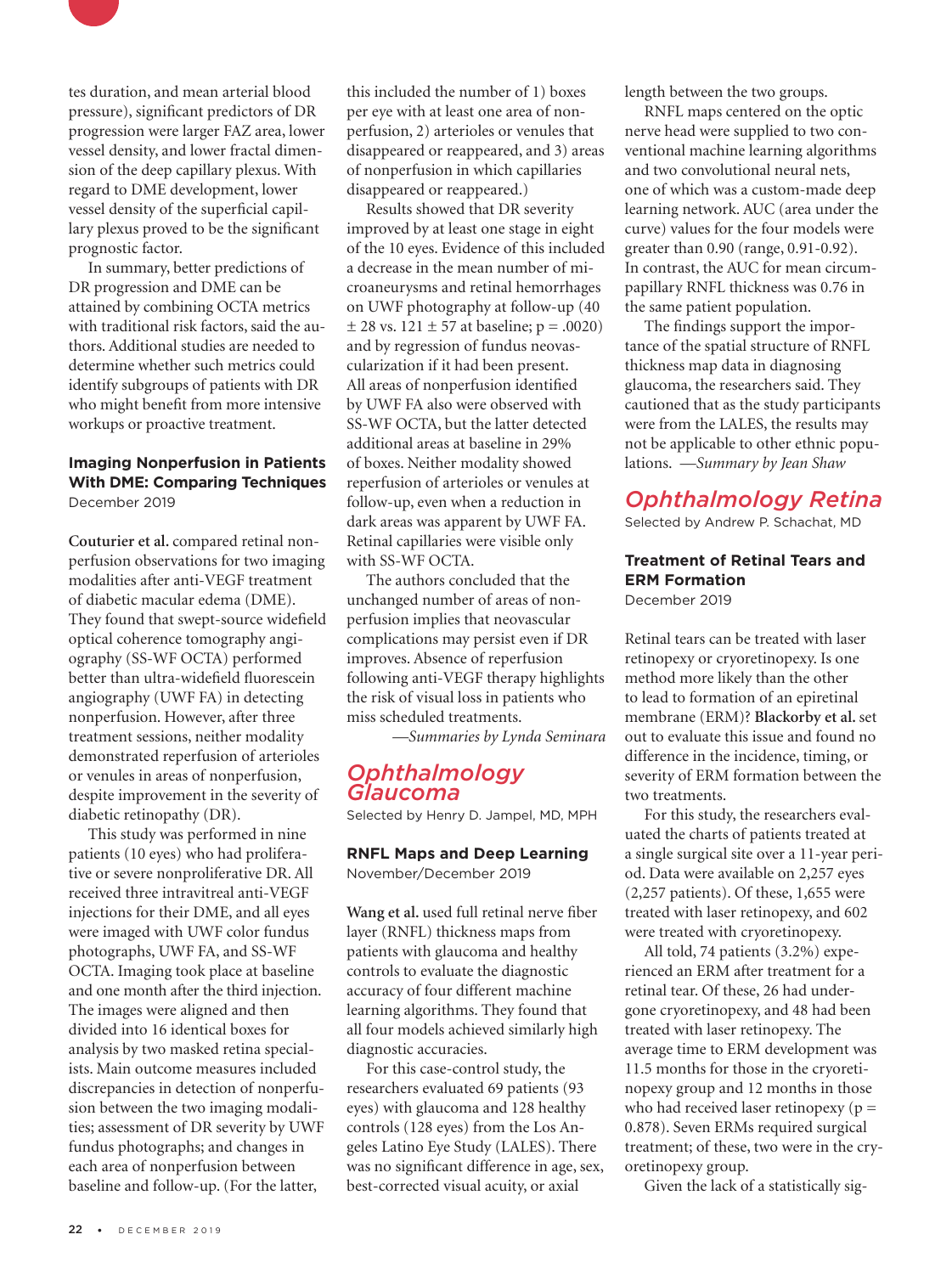nificant difference in the incidence of macular ERM formation between the two groups, the researchers recommend that the choice of treatment for retinal tears rest on such issues as media clarity, retinal tear position, and extent of pathologic features.

*—Summary by Jean Shaw*

## *American Journal of Ophthalmology*

Selected by Richard K. Parrish II, MD

#### **Predicting POAG Progression With Machine Learning** December 2019

Can data-trained machine learning be used to identify glaucoma cases at high risk of progression? In addressing this question, **Baxter et al.** used a discrete event captured in the electronic health record (EHR)—surgical intervention—as a marker for progressive disease in patients with primary openangle glaucoma (POAG). They found that some details in the EHR may have predictive value even if eye-specific data are lacking; pertinent information included blood pressure findings and certain classes of medication.

The authors collected EHR data for 385 patients with POAG who were treated at the same academic institution. The data were integrated into three models: multivariable logistic regression, random forests, and artificial neural networks. Leave-one-out cross-validation was applied. The performance of each model was tested by calculating mean area under the receiver operating characteristic curve (AUC) as well as sensitivity, specificity, accuracy, and the Youden index.

The analysis showed that multivariable logistic regression was the most effective model for predicting progressive disease that would require surgery (AUC, 0.67). The other models were close behind (AUC, 0.65 for both). In the logistic regression model, higher mean systolic blood pressure was found to significantly increase the likelihood of glaucoma surgery (odds ratio [OR], 1.09;  $p < .001$ ). Conversely, lower likelihood of surgery was linked to use of ophthalmic medications (OR, 0.28; p <

.001), nonopioid analgesics (OR, 0.21; p = .002), antihyperlipidemic medications (OR, 0.39;  $p = .004$ ), macrolide antibiotics (OR, 0.40;  $p = .03$ ), and calcium blockers (OR, 0.43;  $p = .03$ ). The authors acknowledged that the favorable findings for nonophthalmic drug classes may support the exploration of possible new therapeutic targets.

Accuracy was similar for the three models, ranging from 0.60 (artificial neural networks) to 0.62 (logistic regression and random forests). The best Youden index was achieved with logistic regression (0.26). The random forests model had the lowest sensitivity and the greatest specificity.

This type of machine learning provides additional groundwork for developing automated risk predictions from systemic EHR data, which could improve clinical decision-making, the researchers said.

#### **Quality of Life and Noninfectious Uveitis** December 2019

**Niemeyer et al.** set out to determine the time trade-off (TTO) utility values associated with noninfectious uveitis. They found that noninfectious uveitis is linked to modestly reduced quality of life (QoL), which correlated with longterm use of oral corticosteroids and poor visual acuity (VA) in the worse eye.

For this study, the researchers enrolled 104 consecutively treated adults with noninfectious uveitis. TTO utility values were calculated from responses to an interviewer-guided survey on QoL. The researchers also collected information about general health, ocular symptoms, and religion. Medical records were reviewed to determine anatomic location of uveitis, disease activity, VA, and treatments provided. Multivariable regression analysis with backward selection was used to identify factors associated with TTO scores.

Findings showed a median TTO value of 0.975 for the study population (interquartile range [IQR], 0.8-1.0), which corresponded to trading 1.28 years (median) of remaining life for healthy eyes (IQR, 0-6.29). According to regression analysis, controlled for

age and sex, lower TTO scores were linked to poorer VA in the worse eye, taking oral corticosteroids for more than six months, and current use of antidepressants ( $p = .008$ ,  $p = .006$ , and  $p = .008$ , respectively). Patients who had been taking oral corticosteroids for more than six months, regardless of the dose, were 10.5 times more likely to trade 20% or more years of remaining life (TTO  $\leq$  0.8) than were those who did not take oral corticosteroids ( $p =$ .002). Patients who were legally blind in at least one eye had a median TTO score of 0.8 and were willing to trade a median of 4.3 years of remaining life.

Overall, 73% of patients were willing to trade time from their life for healthy eyes. The backward stepwise analysis showed that the greatest contributors to this willingness were college education (odds ratio [OR],  $5.12$ ;  $p = .008$ ) and Catholic religion (OR,  $0.27$ ;  $p = .03$ ).

To the authors' knowledge, this study is the first to investigate TTO utility values among patients with noninfectious uveitis. The results highlight the negative effect of long-term use of corticosteroids on QoL, regardless of dosage. The TTO tool had favorable test-retest reliability and thus may be useful to study QoL for patients with ocular disease, the authors concluded.

*—Summaries by Lynda Seminara*

## *JAMA Ophthalmology*

Selected and reviewed by Neil M. Bressler, MD, and Deputy Editors

#### **Sex and the Ophthalmic Literature** November 2019

Is there a gap with regard to the sex of authors of ophthalmic studies? **Kramer et al.** performed a bibliometric analysis of published ophthalmic literature to compare authorship by sex and gain understanding of women's and men's preponderance and position in article bylines. The results showed that women represented roughly 35% of authorships and were less likely than men to have key roles in the research. However, in recent years, the percentage of women whose names appear first or last in the byline has increased.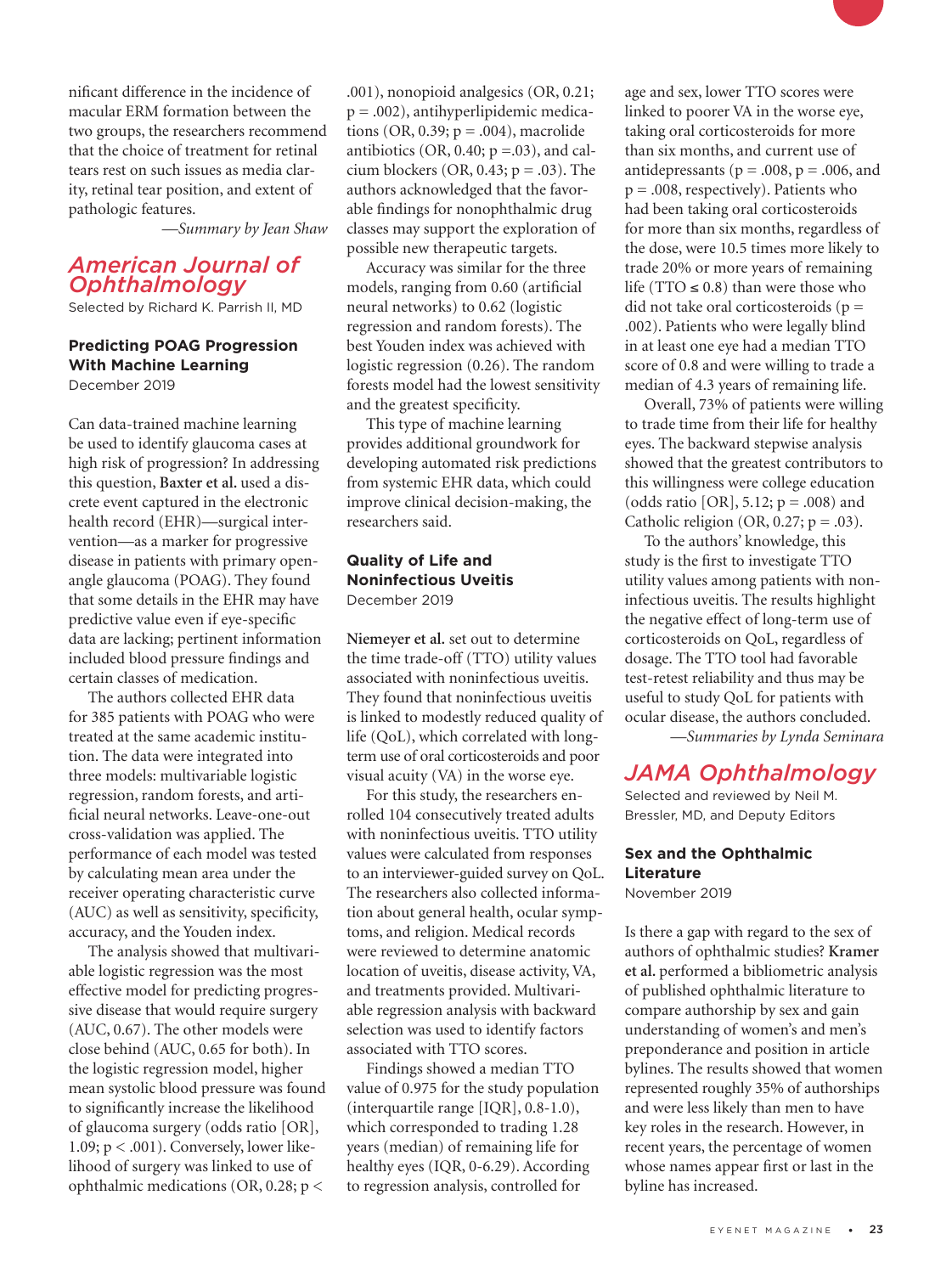

Outcome measures included the proportion of female authorships, odds ratios of women being listed first and last in bylines, rates of citation, and transnational female representation within ophthalmic research.

Overall, 87,640 original articles were published among 248 ophthalmologic journals. Of the 344,433 authorships, 120,305 were by females (34.9%). Women represented 37.1% of firstlisted authors, 36.7% of coauthors, and 27.1% of authors listed last. The female-to-male odds ratio was 1.12 for first authorships, 1.20 for coauthorships, and 0.63 for last authorships. The annual rate of increase in authorship by females was 1.6% overall, 1.6% for first authorship, 1.3% for coauthorship, and 2.5% for last authorship. Women were underrepresented in prestigious authorships (prestige index, −0.22). Articles with women in key authorship roles were cited slightly less frequently than those with men in key roles. On average, females were less prolific than males: 42.5% of female authors were responsible for the 34.9% of all authorships. No particular journal or country provided better chances for women to be in prestigious authorship roles.

The authors forecast that female authorship will grow to 44.1% by 2028, accompanied by sex-neutral distribution of prestigious roles. *(See also related commentary by Irena Tsui, MD, in the same issue.)*

#### **Assessing Online Information on Diabetic Retinopathy**  November 2019

**Kloosterboer et al.** took a close look at various websites that contain patient information on diabetic retinopathy

(DR) and found that the content was generally poor in quality, difficult to interpret, and not suitable to help patients make sound medical decisions.

For their study, the authors developed a 26-item survey that addressed questions of relevance to patients and applied it to 11 websites with DR content to assess accuracy and completeness of freely available material. Included were news sites, WebMD, All About Vision, EyeWiki, Mayo Clinic, and national ophthalmic associations and societies. Readability was analyzed with an online tool, and each website was evaluated independently by a vitreoretinal surgeon and two vitreoretinal fellows. *JAMA* benchmarks were used to determine the quality of each site's content.

The mean (standard deviation [SD]) questionnaire score among the 11 sites was 55.76 (13.38) of 104 possible points. The quality of content varied among the sites  $(H = 25.811, p$ = .004). The mean (SD) reading grade for all websites was 11.30 (1.79), which equates to the 11th-grade reading level; however, 6th grade is the level recommended by the U.S. Department of Health and Human Services. WebMD was found to have the lowest degree of complexity. There was no correlation between content accuracy and the mean reading grade or the Google rank. No website achieved all four *JAMA* benchmarks, and only one site achieved three of the four. Four sites did not meet any *JAMA* benchmarks. No correlation was found between content accuracy and the number of *JAMA* benchmarks achieved. Reproducibility was similar among the three observers.

Given the uneven accuracy of online DR information, the authors emphasized the importance of directing patients to reliable sources. *(See also related commentary by Rahul N. Khurana, MD, in the same issue.)*

#### **Anti-VEGF Comparison in RCT for CRVO-Related Macular Edema** November 2019

**Hykin et al.** compared the clinical effectiveness of ranibizumab, aflibercept, and bevacizumab for managing macular edema due to central retinal vein occlusion (CRVO) in a randomized clinical trial. They found that, at 100 weeks, aflibercept outcomes were noninferior (not worse) to ranibizumab outcomes; results for the comparison of bevacizumab versus ranibizumab were inconclusive, that is, they could not determine if the outcomes were worse or not worse with bevacizumab. In a post hoc analysis, they also noted the comparison of bevacizumab versus aflibercept were inconclusive.

The authors' main objective was to determine whether intravitreal administration of either aflibercept or bevacizumab, in comparison to ranibizumab, results in a noninferior mean change in vision at 100 weeks for eyes with CRVO-related macular edema. For this prospective study, they enrolled 463 adults treated at 44 ophthalmology departments of the U.K. National Health Service. The mean age of the study population was 69.1 years; 57.2% were male.

All participants had visual impairment of less than 12 months' duration caused by CRVO-related macular edema. Best-corrected visual acuity (BCVA) in the study eye ranged from approximately 20/32 to 20/400. Central subfield thickness according to spectral-domain optical coherence tomography was at least 320 μm in the study eye.

The patients were assigned randomly to receive repeated intravitreal injections of ranibizumab (0.5 mg/0.05 mL), aflibercept (2.0 mg/0.05 mL), or bevacizumab (1.25 mg/0.05 mL) during a 100-week period. The main outcome was the adjusted mean change in BCVA in the study eye at week 100. Noninferiority was concluded if the lower bounds of 95% confidence intervals (CI) for both the intent-to-treat and per-protocol analyses were above –5 letters.

At week 100, the mean (standard deviation) gain in BCVA letter score was 12.5 (21.1) for ranibizumab, 15.1 (18.7) for aflibercept, and 9.8 (21.4) for bevacizumab. Aflibercept was found to be noninferior to ranibizumab (intentto-treat adjusted mean BCVA difference, 2.23 letters; 95% CI, –2.17 to 6.63